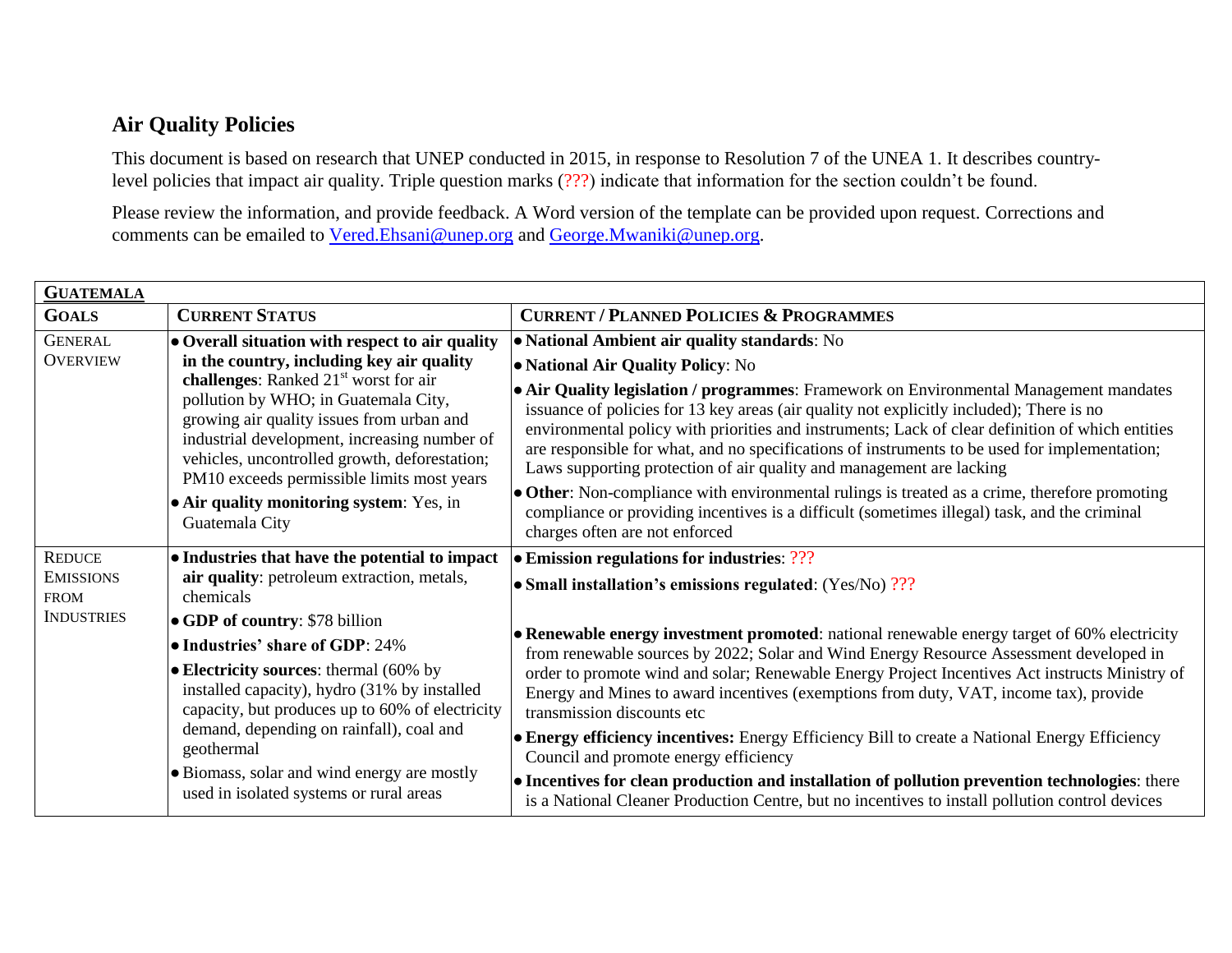|                                                                      |                                                                                                                                                                                                   | • Actions to ensure compliance with regulations: criminal prosecution which is seldom enforced                                                                                                                                                                                               |
|----------------------------------------------------------------------|---------------------------------------------------------------------------------------------------------------------------------------------------------------------------------------------------|----------------------------------------------------------------------------------------------------------------------------------------------------------------------------------------------------------------------------------------------------------------------------------------------|
|                                                                      |                                                                                                                                                                                                   | • Other actions at national, sub-national and / or local level to reduce industry emissions: ???                                                                                                                                                                                             |
| <b>REDUCE</b><br><b>EMISSIONS</b><br><b>FROM</b><br><b>TRANSPORT</b> | $\bullet$ Key transport-related air quality<br>challenges: poor vehicle emission standards,<br>no restrictions on second hand imports, tax<br>scheme encourages older vehicles, vehicle<br>growth | • Vehicle emission limit: None                                                                                                                                                                                                                                                               |
|                                                                      |                                                                                                                                                                                                   | • Fuel Sulphur content: 5000 ppm (yet is an importing country, so could improve standard)                                                                                                                                                                                                    |
|                                                                      |                                                                                                                                                                                                   | • Restriction on used car importation: None; new vehicles have higher tax rate, encouraging<br>purchase of older vehicles                                                                                                                                                                    |
|                                                                      |                                                                                                                                                                                                   | • Actions to expand, improve and promote public transport and mass transit: Guatemala City<br>has a bus rapid transit, TransMetro, but not very extensive                                                                                                                                    |
|                                                                      |                                                                                                                                                                                                   | • Actions to promote non-motorized transport: Guatemala City has installed 2km of bicycle<br>paths, and is planning an additional 20km in historical centre; bike path connecting public<br>university to high-speed bus transport system TransMetro; system of public bicycles on one route |
|                                                                      |                                                                                                                                                                                                   | • Other transport-related actions: ???                                                                                                                                                                                                                                                       |
| <b>REDUCE</b>                                                        | <b>. Outdoor, open burning:</b> Guatemala City's                                                                                                                                                  | • Legal framework: None                                                                                                                                                                                                                                                                      |
| <b>EMISSIONS</b>                                                     | landfill often has fires due to explosions from                                                                                                                                                   | • Actions to prevent open burning of municipal waste and / or agricultural waste: ???                                                                                                                                                                                                        |
| <b>FROM OPEN</b><br><b>BURNING OF</b>                                | the accumulated methane gas                                                                                                                                                                       |                                                                                                                                                                                                                                                                                              |
| <b>AGRICULTURAL</b>                                                  |                                                                                                                                                                                                   |                                                                                                                                                                                                                                                                                              |
| / MUNICIPAL                                                          |                                                                                                                                                                                                   |                                                                                                                                                                                                                                                                                              |
| <b>WASTE</b>                                                         |                                                                                                                                                                                                   |                                                                                                                                                                                                                                                                                              |
| (OUTDOOR)                                                            |                                                                                                                                                                                                   |                                                                                                                                                                                                                                                                                              |
| <b>REDUCE</b><br><b>EMISSIONS</b>                                    | • Dominant fuels used for cooking and space<br>heating: 62% use solid fuels, mainly wood                                                                                                          | · Indoor air pollution regulated: No                                                                                                                                                                                                                                                         |
| <b>FROM OPEN</b><br><b>BURNING OF</b><br><b>BIOMASS</b><br>(INDOOR)  | • Impact: 1,400 deaths/year from indoor air<br>pollution (500 from outdoor air pollution)                                                                                                         | • Promotion of non-grid / grid electrification: urban electrification rate 95%, rural rate 82%,<br>although not always reliable; programme to 'mainstream' renewable energy as a standard option<br>for rural electrification                                                                |
|                                                                      |                                                                                                                                                                                                   | • Promotion of cleaner cooking fuels and clean cook stoves: there is a renewable energy<br>cookstove programme                                                                                                                                                                               |
|                                                                      |                                                                                                                                                                                                   | • Other actions to reduce indoor biomass burning, or to reduce its emissions: ???                                                                                                                                                                                                            |